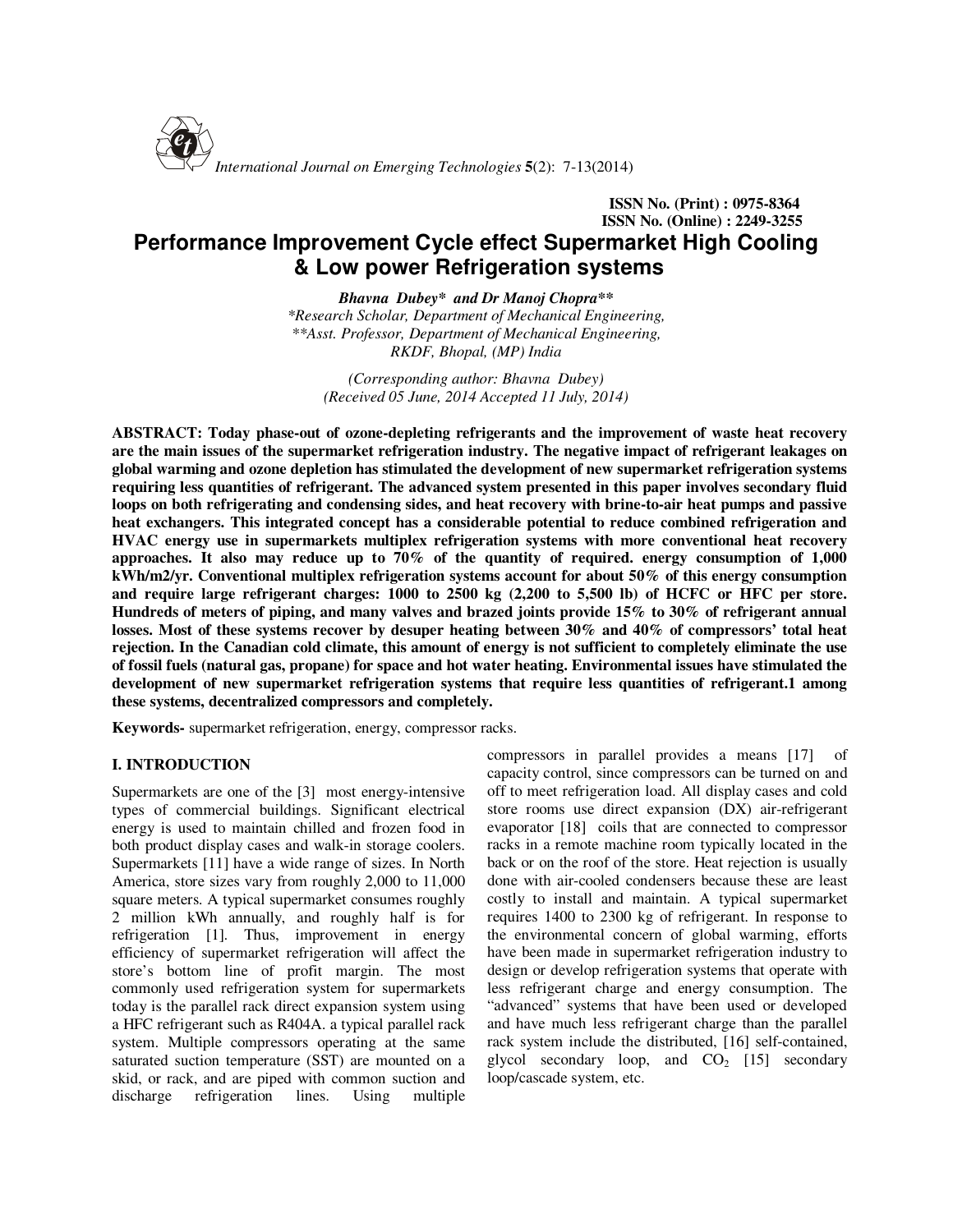The distributed refrigeration system is similar to the parallel rack, and the difference is that several small compressor racks are located in cabinets that are distributed throughout the [14] store and close-coupled to the display case lineups or storage rooms they serve. With this approach, both the machine [2] room and the long lengths of piping needed to connect the cases with large remote compressor racks are eliminated. The advanced self-contained system [19] consists of display cases or storage coolers each having their own compressor and water-cooled condenser with warm water pumped to the rooftop fluid cooler for heat rejection. The self-contained system has advantages in extremely low refrigerant change (one tenth of rack systems), [12] easy and low-cost installation, and flexibility in time to order and remodeling. However, the self-contained system has some inherent disadvantages including high Equipment cost and[10] low efficiency due to heat transfer penalty of watercooled condensing. A single-phase[8] secondary loop system employs one or more chillers to refrigerate a secondary fluid (generally glycol/water



**Fig. 1.** Refrigeration system.

Mechanical [7] refrigeration is accomplished by continuously circulating, evaporating, and condensing a fixed supply of refrigerant in a closed system. Evaporation occurs at a low temperature and low pressure while condensation occurs at a high temperature and high pressure. Thus, it is possible to transfer heat from an area of low temperature (i.e., refrigerator cabinet) to an area of high temperature (i.e., kitchen).Referring to the illustration below, [4] beginning the cycle at the evaporator inlet the lowpressure liquid expands, absorbs heat, and evaporates, changing to a low-pressure gas at the evaporator outlet

The compressor pumps this gas from the evaporator through the accumulator increases its pressure, and discharges the high-pressure gas to the condenser [23] The accumulator is designed to protect the compressor by preventing slugs of liquid refrigerant from passing directly into the compressor. An accumulator should be included on all systems subjected to varying load conditions or frequent compressor cycling. In the condenser, heat is removed from the gas, which then condenses and becomes a high-pressure liquid. In some systems, this high-pressure liquid drains from the condenser into a liquid storage or receiver tank On other systems, both the receiver and the liquid line valve are omitted. A [24] heat exchanger between the liquid line and the suction line is also an optional item, which may or may not be included in a given system design. Between the condenser and the evaporator an expansion device is located. Immediately preceding this device is a liquid line strainer/drier which prevents plugging of the valve or tube by retaining scale, dirt, and moisture. The flow of refrigerant into the evaporator is controlled by the pressure differential across the expansion device or, in the case of a thermal expansion valve, by the degree of superheat of the suction gas. [9] Thus, the thermal expansion valve shown requires a sensor bulb



**Fig. 2.** Basic refrigeration cycle.

Located at the evaporator outlet. In any case, the flow of refrigerant into the evaporator normally increases as the evaporator load increases.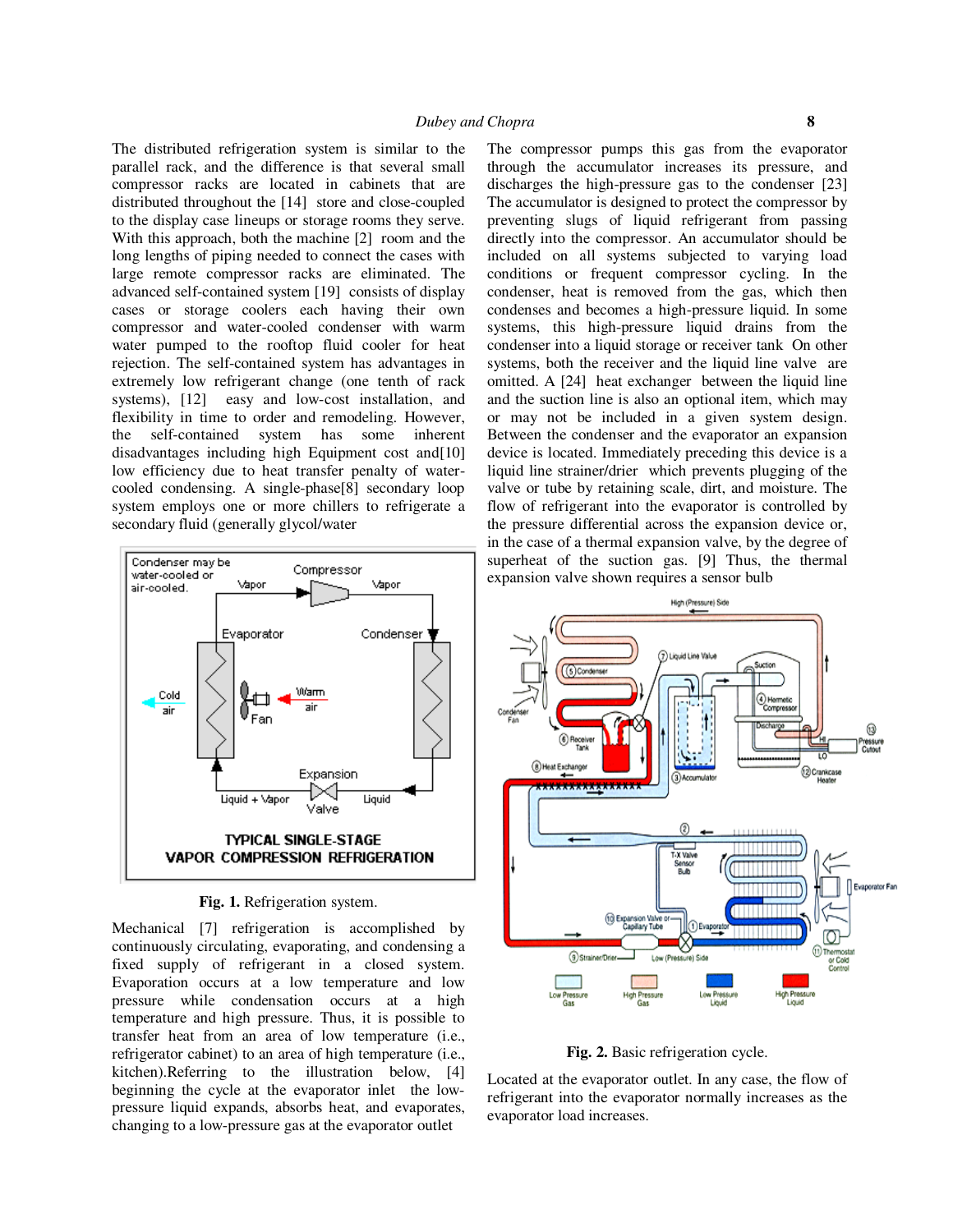As the high-pressure [6] liquid refrigerant enters the evaporator, it is subjected to a much lower pressure due to the suction of the compressor and the pressure drop across the expansion device. Thus, the refrigerant tends to expand and evaporate. In order to evaporate, the liquid must absorb [5] heat [3] from the air passing over the evaporator. Eventually, [22] the desired air temperature is reached and the thermostat or cold control will break the electrical circuit to the compressor motor and stop the compressor. As the temperature of the air through the evaporator rises, the thermostat or cold control remakes the electrical circuit. The compressor starts, and the cycle continues. In addition to the accumulator, a compressor crankcase heater is included on many systems [21]. This heater prevents accumulation of refrigerant in the compressor crankcase during the non-operating periods and prevents liquid slugging or oil pump out on startup. Additional protection to the compressor and system is afforded by a high- and low-pressure cutout [20] This control is set to stop the compressor in the event that the system pressures rise above or fall below the design operating range.

## **II. METHODS AND APPLICATIONS OF HEAT RECOVERY**

Supermarket refrigeration system direct expansion system type, in which direct expansion evaporator coils are located within the refrigerated display cases and walk-in coolers and freezers, and the compressors and condensers are located in a machine room at the back of the store or on the roof of the store. Supply and return piping delivers refrigerant to and from the evaporators in the display cases and walk-in coolers/freezers. As shown in Figure 2, in a basic direct expansion (DX) refrigeration [25] system, a heat recovery heat exchanger (HRC) can be used to transfer heat from the compressor discharge gas to either the retail space or to process water. The heat to be extracted from the high pressure, high temperature discharge gas consists of both superheat and condensing heat. Any excess heat that is not recovered is rejected to the outdoor ambient via an air-cooled condenser. The escalating cost of energy has drawn much more attention on improving the energy efficiency of supermarket operations. In a supermarket, refrigeration systems consume a large amount of energy in maintaining chilled and frozen food, meanwhile [29] a HVAC (heating, ventilating, and air-conditioning) system is used to assure thermal comfort for occupants and suitable climatic conditions for refrigerated cases.



**Fig. 3.** Supermarket refrigeration system with heat recovery.



 **Fig. 4.** Liquid line system diagram.

More specifically, the supermarket refrigeration system has normally two temperature levels medium temperature for preservation of fresh food and low temperature for frozen products.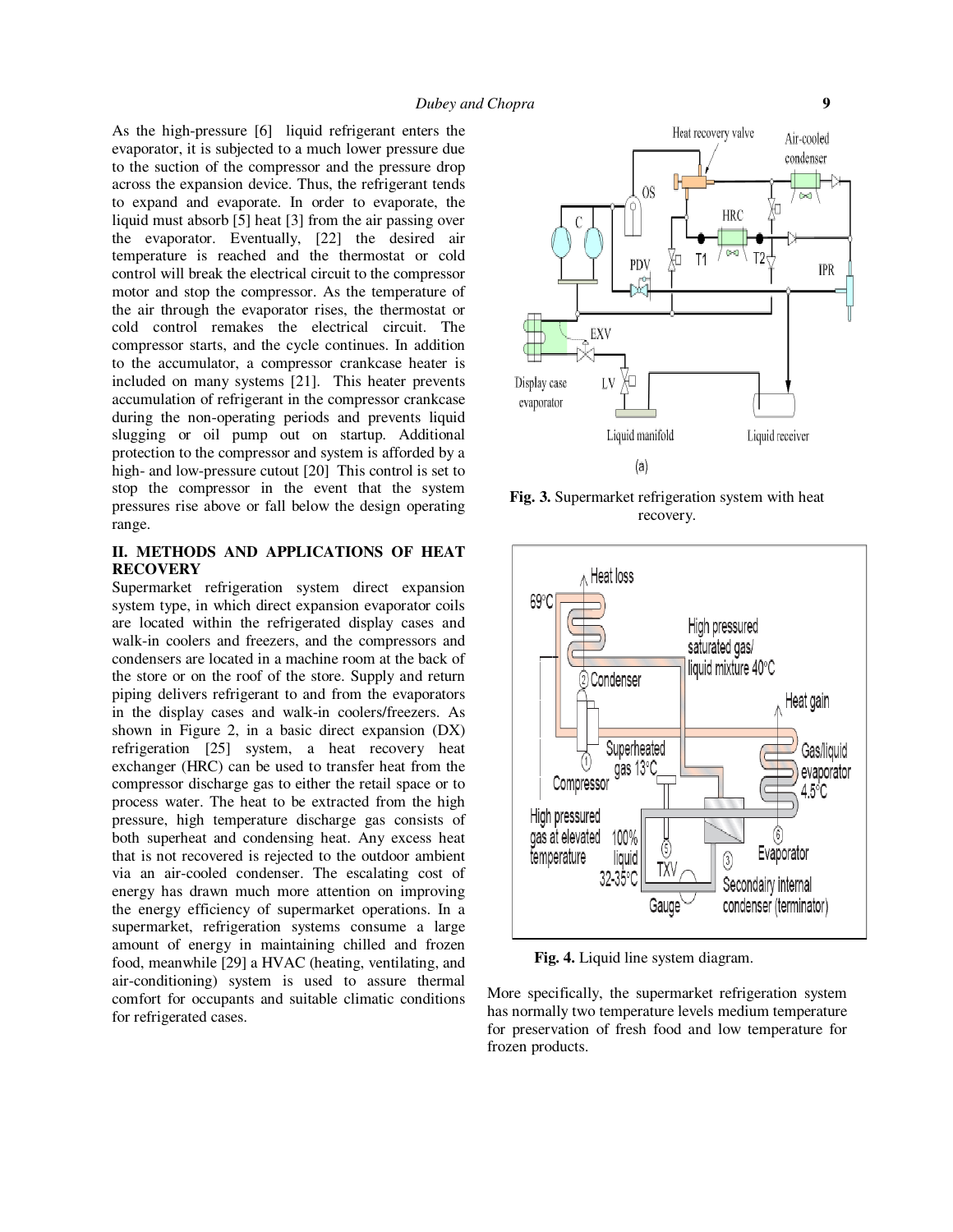Fresh food is maintained between 1 8C and 14 8C, while frozen food is kept at  $12$  8C and  $18$  8C. The evaporating temperature of medium-temperature system varies between \_15 8C and 58C, while for a lowtemperature system it ranges from \_30 8C to \_40 8C [1]. Due to such a low evaporating temperature, the COPs of low- and medium-temperature systems are quite low. The typical values are 1 and 2, respectively. The supermarket HVAC system includes an air-cooled or water-cooled chiller/heat hump, cooling tower, pumps and air handling units. The chilled water supply temperature is around 6.7 8C in cooling season and the heated water supply temperature is 45 8C in heating season. The evaporating temperature of chiller system is between 0 8C and 6 8C. The typical COP of the entire HVAC system is around 3–4.5. For saving energy in supermarkets, energy efficient design and optimal control of HVAC and refrigeration systems are two major means. Energy efficient design includes using evaporative condensing to minimize system power requirements [2], application of heat recovery and floating condensing [3], mechanical sub cooling [4–6] for low-temperature system and so on. Mechanical sub coolers are heat exchangers that use refrigeration effect from the medium-temperature system to provide sub cooling for the low-temperature system, which is more efficiency [26] since the medium-temperature system has a higher COP than the low temperature system. Optimal control of HVAC and refrigeration systems can be implemented by using variable speed drives on compressors, pumps, fans with an optimized control system instead of on/off operation [7–9] or developing an efficient control strategy for refrigeration system itself [10]. Another increasing interest [27] of researches is the integration of supermarket HVAC and refrigeration systems. For instance, the refrigerated cases are better operating with low ambient relative humidity (40–45%). The dehumidification is traditionally carried out with HVAC system by oversizing the coil and re-heating the treated air, which might not be energy efficient. To offset the disadvantages, hybrid HVAC system with chemical dehumidification was studied recently [11,12]. Moreover, the heat rejection from refrigeration systems can be recovered to warm the store's ventilation air and heat the domestic water supply by employing the watersource heat pump and the integrated system can take advantage of climatic conditions by modulating temperature and condensation pressure to match the building's Frost forms on evaporator coils by the water vapour in the air condensing and freezing when the surface temperature of the coil falls below 0°C. A small amount [28] of frost may improve the heat transfer performance of the coil by increasing the surface area and surface roughness which induces increased turbulence [29]

However, significant frost accumulation deteriorates the coil performance by reducing the air flow and thereby the refrigerating capacity of the evaporator. Maintaining the store humidity at low levels, and using air curtains to prevent penetration of humid store air into the display cases, reduces the rate of frost formation on display case evaporators to some extent, but does not eliminate it completely due to the disturbance of the air curtain by shoppers and staff loading up the display case. Consequently, frosting is a major problem in retail refrigeration systems and evaporators need to be actively defrosted periodically to maintain system performance and temperature control in the display cases. The most commonly used defrost methods in display cases are hot or cool gas defrost and electric defrost. In electric defrost, the thermal energy to melt the ice is provided by an electric strip heater which is situated across the face of the coil. During defrost the refrigerant supply to the display case is switched off, the electric heater is switched on, and the evaporator fans blow air which is heated by the strip heater through the coil, [32] melting the ice from the coil surface. This method of defrost can be implemented on both conventional, single compressor refrigeration systems, and multiplex refrigeration systems which are now widely used in large retail stores. These consist of three or four compressors connected in parallel, providing flexibility [31]in system capacity control and maintenance. Accurate determination of the energy consumption during the defrost cycle would require comprehensive instrumentation to measure the power consumption of the refrigeration packs during defrost. Although it will be useful to carry out such an exercise, this is beyond the scope of the present paper. [33] It is interesting, however, to make an estimate of the energy consumed during defrost and this can be based on the following assumptions The refrigerant (R22) flow rate was measured using a Coriol is mass flow meter. Temperatures and pressures of the refrigerant were measured at five points in the system using thermocouples and pressure transducers. The power consumption of the compressors was recorded using a power transducer. The display cabinet and the coil were fitted with thermocouples on the surface. The operation of the system was controlled by a standard Supermarket controller board. For example, an individual compressor can be rated by comparing the energy needed to run the compressor versus the expected refrigeration capacity based on inlet volume flow rate. [30] It is important to note that both CoP and PF for a refrigeration system are only defined at specific operating conditions, including temperatures and thermal loads. Moving away from the specified operating conditions can dramatically change a system's performance.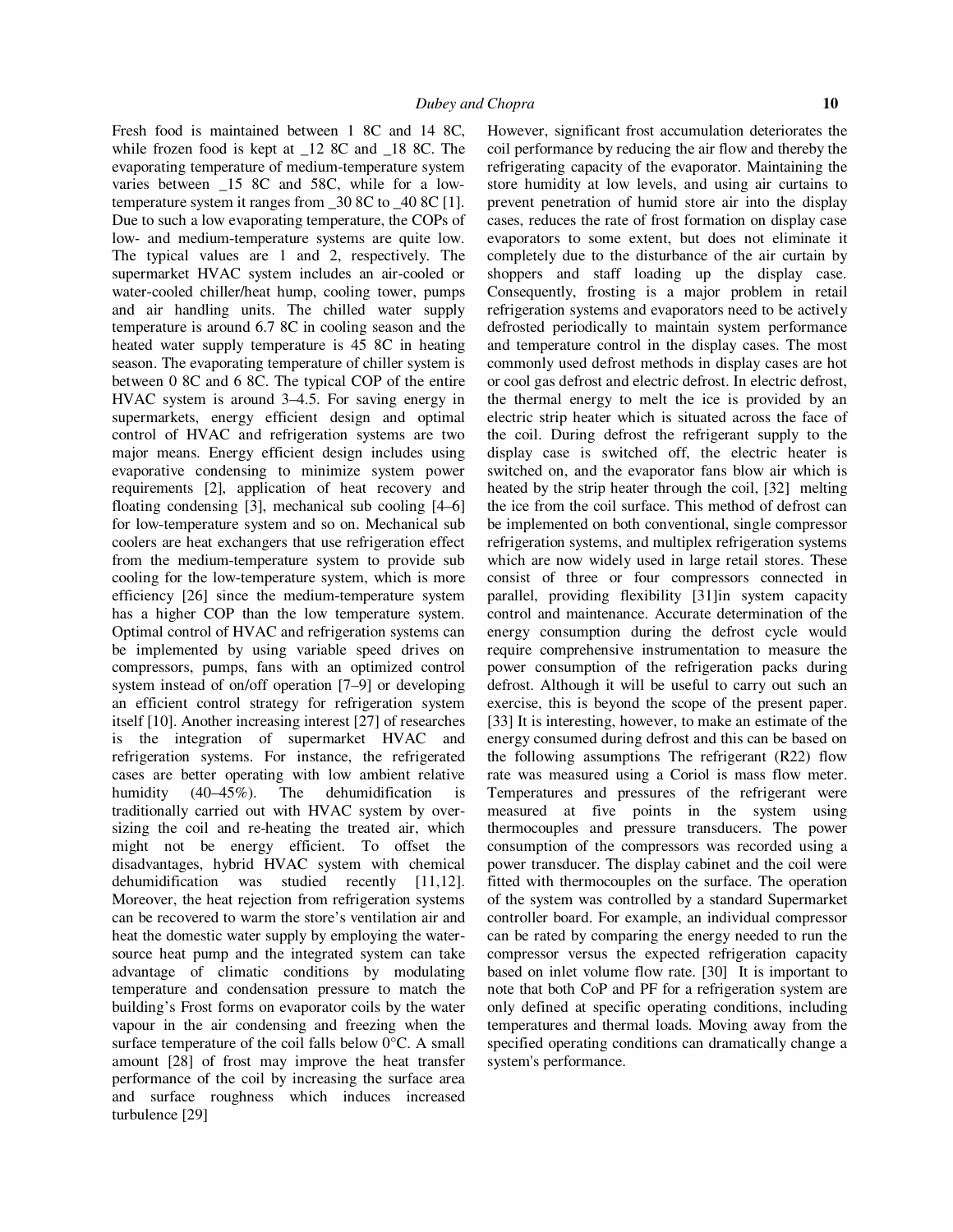

**Fig. 5.** Temperature–Entropy diagram.

A refrigeration system's coefficient of performance (CoP) is very important in determining a system's overall efficiency. It is defined as refrigeration capacity in kW divided by the energy input in kW. While CoP is a very simple measure of performance, it is typically not used for industrial refrigeration in North America. Owners and manufacturers of these systems typically use performance factor (PF). A system's PF is defined as a system's energy input in horsepower divided by its refrigeration capacity in TR. Both CoP and PF can be applied to either the entire system or to system components.

### **III. RESULTS**

Simulation results are presented here for the performance of the cooling system. The effect of the variation of the inlet generator heating water temperature is shown in The cooling capacity varies approximately linearly starting from a low value of 0.47 kW up to 16 kW. The COP rises from a low value of 0.82 to reach a constant value of 0.94. The cooling capacity increases as the inlet generator temperature increases. The COP of the system increases slightly when the heat source temperature increases.



**Fig. 6.** Effect of generator inlet temperature on cooling capacity and COP.



**Fig. 7.** Effect of generator inlet temperature on evaporator, absorber, condenser and generator heat transfer rates.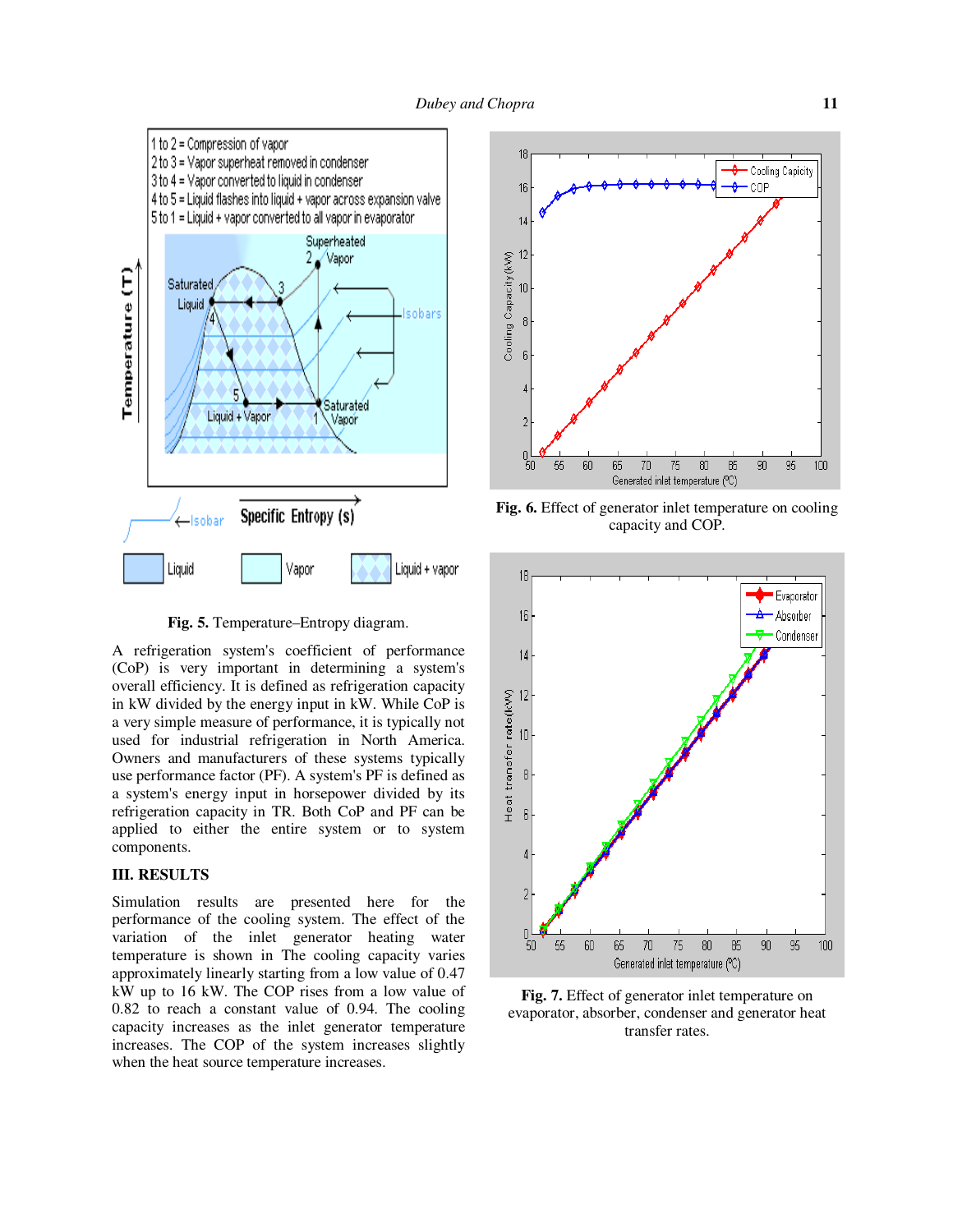

**Fig. 8.** Effect of generator inlet temperature on generator, evaporator and condensertemperatures.

#### **IV. CONCLUSIONS**

A supermarket refrigeration system which is performed on a timed basis consumes excess electrical energy. Defrosting of display cases also disturbs the temperature control of the case resulting in temperatures which exceed the design temperature over a significant time period. The energy consumption during the defrost process can be reduced using more advanced defrost initiation and termination techniques based on demand rather than timed defrost. Although a number of different demand defrost strategies have been proposed in the past, none has found wide acceptance in the food retail refrigeration industry due to poor reliability and high capital cost.

#### **REFERENCES**

[1]. Stoecker, W.F., 1957, "How Frost Formation on Coils affects Refrigeration Systems", *Refrigerating Engineering,* **65**(2), 55.

[2]. Heinzen, R.A., 1988, "How adaptive Defrost maintains Refrigeration System efficiency", Australian Refrigeration, Air conditioning and Heating, 12.

[3]. Ciricillo, S.F., 1985, "Heat pump deicing/controlling for energy conservation and costs", Clima 2000, *Congress on heating, ventilation and air conditioning, Copenhagen, 87*.

[4]. Muller, E.D., 1975, "A new concept for defrosting refrigeration plants", *Kalte*, **28**(2), 52.

[5]. Llewelyn, 1984, "A significant advance in defrost control", *Int. J Refrigeration*, **7**(5), 334.

[6]. Woodley, C.B.C, Aug 1989, "Saving on the defrost", Air conditioning and Refrigeration News, 62.

[7]. Paone, N., and Rossi, G., 1991, "Fiber-optic ice sensors for refrigerators", *Proc of SPIE*, 1511, 129.

[8]. Datta D., Tassou S. A. and Marriott D., "Demand Defrost of Supermarket Refrigeration System", Proc, CIBSE National Conference, Eastbourne, 1995.

[9]. O'Neal, D.L., and Tree, D. R., 1985, "A review of Frost Formation in Simple Geometries", *ASHRAE Trans,* **91**(2B), 267.

 [10] ASHRAE Handbook of Fundamentals, ASHRAE, Atlanta, USA, 1997.

[11] Wilbur, P.J., and Mitchell, C.E., "Solar absorption air conditioning alternatives", *Solar Energy*, vol. **17**, no. 3, pp. 193-199, 1975.

[12] Li, Z.F., and Sumathy, K., "Simulation of a solar absorption air conditioning system", *Energy Conversion and Management*, vol. **42**, no. 3, pp. 313-327, 2001.

[13] Li, Z.F., and Sumathy, K., "Experimental studies on a solar powered air

conditioning system with partitioned hot water storage tank", Solar Energy, vol.**71**, no. 5, pp. 285-297, 2001.

[14] Florides, G.A., Kalogirou, S.A., Tassou, S.A., and Wrobel, L.C., "Modelling and

simulation of an absorption solar cooling system for Cyprus", Solar Energy, vol.**72**, no. 1, pp. 43-51, 2002

[15] Atmaca, I., and Yigit, A., "Simulation of solarpowered absorption coolingsystem", *Renewable Energy*, vol. **28**, no. 8, pp.1277-1293, 2003.

[16] Florides, G.A., Kalogirou, S.A., Tassou, S.A., and Wrobel, L.C., "Design and construction of Li Br-water absorption machine", *Energy Conversion & Management*, vol. 44, no. 15, pp. 2483-2508, 2003.

[17] Assilzadeh, F., Kalogirou, S.A., Ali, Y., and Sopian, K., "Simulation and optimization of a LiBr solar absorption cooling system with evacuated tube collectors", *Renewable Energy*, vol. **30**, no. 8, pp. 1143- 1159, 2005.

[18] Mittal, V., Kasana, K.S., and Thakur, N.S., "Performance evaluation of solarabsorption cooling system of Bahal (Hatyana)", *Journal of the Indian Institute of Science*, vol. **85**, pp. 295-305, 2005.

[19] Sayegh, M.A., "The solar contribution to air conditioning systems for residential buildings", Desalination, vol. **209**, vol. 1-3, pp. 171-176, 2007.

[20] Balghouthi, M., Chahbani, M.H., and Guizani, A., "Feasibility of solar absorptionair condition in Tunisia", Building and Environment, vol. **43**, no. 9, pp. 1459-1470, 2008.72

[21] Howell, R.H., Van, N.Q., and Smith, C.E., "Heat and moisture transfer through turbulent recirculated plane air curtains", *ASHRAE Transactions*, vol. **82,** no. 2, pp. 191-205, 1976.